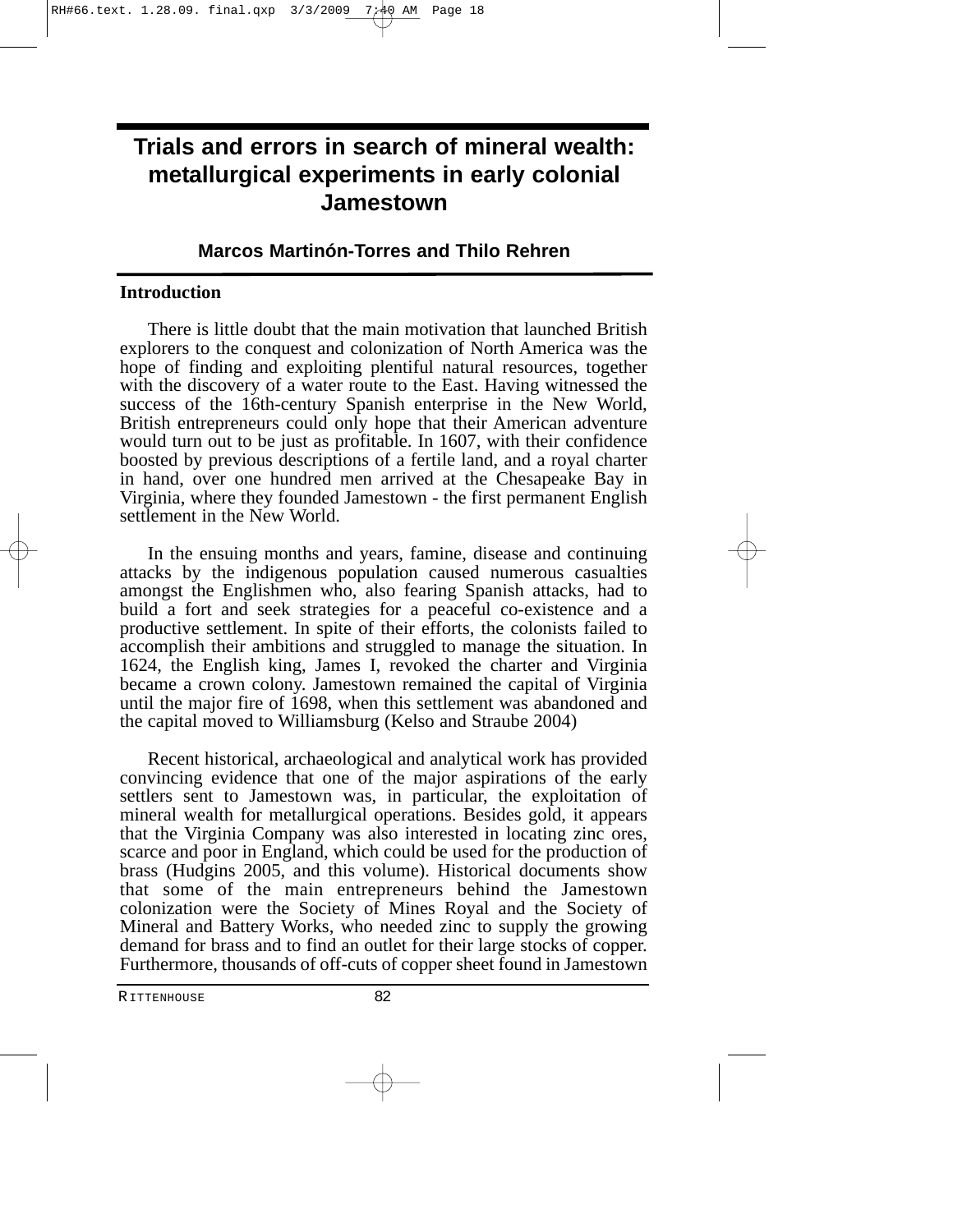have been shown to constitute English scrap metal, which could have been brought for exchange with the indigenous populations but which also could have been used in experiments with zinc ores to produce brass (Hudgins 2005, and this volume).

A crucial piece of this emerging picture is contained in the industrial metallurgical remains excavated in Jamestown, mostly consisting of crucibles and some melted waste, together with a few pieces of distillation equipment (Kelso and Straube 2004: 157-161). Since this would be the equipment used in the trials of American minerals, it was hoped that their analyses could shed light on the actual experiments carried out in the first years following the colonists' arrival. The fact that most of these instruments appear unused is a strong indication that the hopeful metallurgists failed to find whatever they were after, and thus most tools were abandoned before putting them to any productive use. However, what can be said about the origins and quality of these crucibles, and what exactly were they used for?

This paper presents the results of preliminary analytical work carried out on a small number of crucible fragments from the site. Their study allows a detailed insight into some of the high-temperature metallurgical processes carried out in Jamestown. On this basis, it is possible to assess the skill and scientific knowledge of those conducting them, thus contributing to the history of early science in America, but also facilitating a reassessment of the often assumed laziness and incompetence of the Jamestown settlers (cf. Morgan 1975). The limited number of samples available for this study, however, allows only a very sketchy picture to be drawn; further work is needed to broaden the database and enable more meaningful interpretations

## **Methodology**

Three crucibles were studied as standard polished cross-sections removed from the ceramic sherds, mounted in epoxy resin, ground and polished down to a 1 ?m finish to expose the section as a flat surface including both ceramic fabric and any residues adhering to it. These specimens were first examined in a reflected light optical microscope, and then analyzed using a Philips XL30 scanning electron microscope, with an attached energy-dispersive X-ray spectrometer from Oxford Instruments (SEM-EDS). All chemical compositions reported are from SEM-EDS, combined with oxygen by stoichiometry where appropriate, and normalized to 100 percent by weight (wt%) to correct for ceramic porosity and fluctuation of beam intensity. All the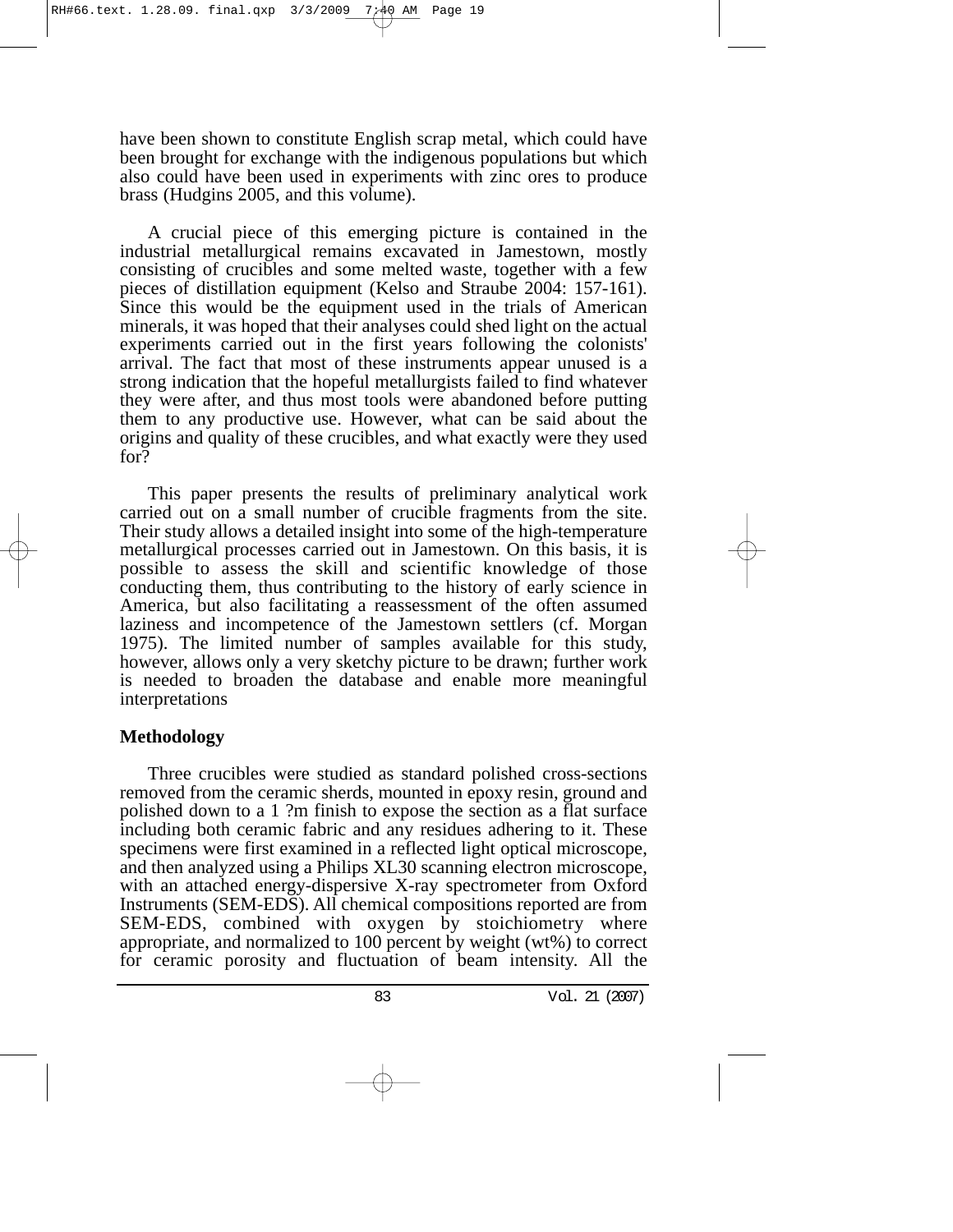micrographs shown are SEM backscattered electron images.

## **Crucible fabrics**

Before addressing the residues within the vessels, it is worth dealing with the crucibles themselves as ceramics (Fig. 1). All three crucibles appear to have been made of a very lean clay, probably refined prior to tempering. The paste is typically tempered with spheroidal quartz (20 to  $40\%$  by volume, in a grain size of 200 to 500 µm) and very few other minerals are present. This is a technically significant feature, as quartz grains, unlike other minerals, would have a specific behaviour under high temperatures resulting in enhanced toughness and thermal shock resistance for the vessels (Freestone 1989; Tite et al. 2001).

In one of the vessels (JR124F/C1), some roundish argillaceous inclusions were also identified, about 1 mm large, compositionally identical to the ceramic matrix and also containing quartz grains. They are generally surrounded by a shrinkage void, and their presence clearly causes a random crack distribution within the paste, compared to the parallel elongate cracks of the other crucibles. These inclusions are interpreted as grog fragments, i.e. fragments of old crucibles crushed and added as temper, but the high vitrification of the paste makes it difficult to confirm this point.

The chemical compositions of the ceramic matrices show outstanding alumina levels (above 35 wt%, contrasting with contemporary Bavarian crucibles at about 30 wt%, or more common crucibles from other origins with alumina concentrations below 25 wt%; cf. Martinón-Torres and Rehren in press). Conversely, alkali, earth alkali and iron oxide concentrations are very low. (Table 1) This composition indicates an exceptional thermal refractoriness, much higher than that of most contemporary crucibles.

|                                                   |  | $Na2O$ MgO A $103$ SiO <sub>2</sub> P <sub>2</sub> O <sub>5</sub> K <sub>2</sub> O CaO TiO <sub>2</sub> FeO |  |  |  |
|---------------------------------------------------|--|-------------------------------------------------------------------------------------------------------------|--|--|--|
| JR 1024 CC3 0.2 0.4 36.8 56.4 0.3 1.5 0.2 1.9 2.3 |  |                                                                                                             |  |  |  |
| JR 124F/C1 0.2 0.5 36.8 57.1 0.2 1.1 0.4 2.0 1.8  |  |                                                                                                             |  |  |  |
| A631/CC2                                          |  | $0.1$ $0.5$ $35.6$ $57.8$ $0.4$ $1.2$ $0.4$ $2.2$                                                           |  |  |  |

Table 1. Chemical composition of the ceramic matrices of the three crucibles analysed. Results are averages of several area measurements per crucible section, normalised to 100 wt%.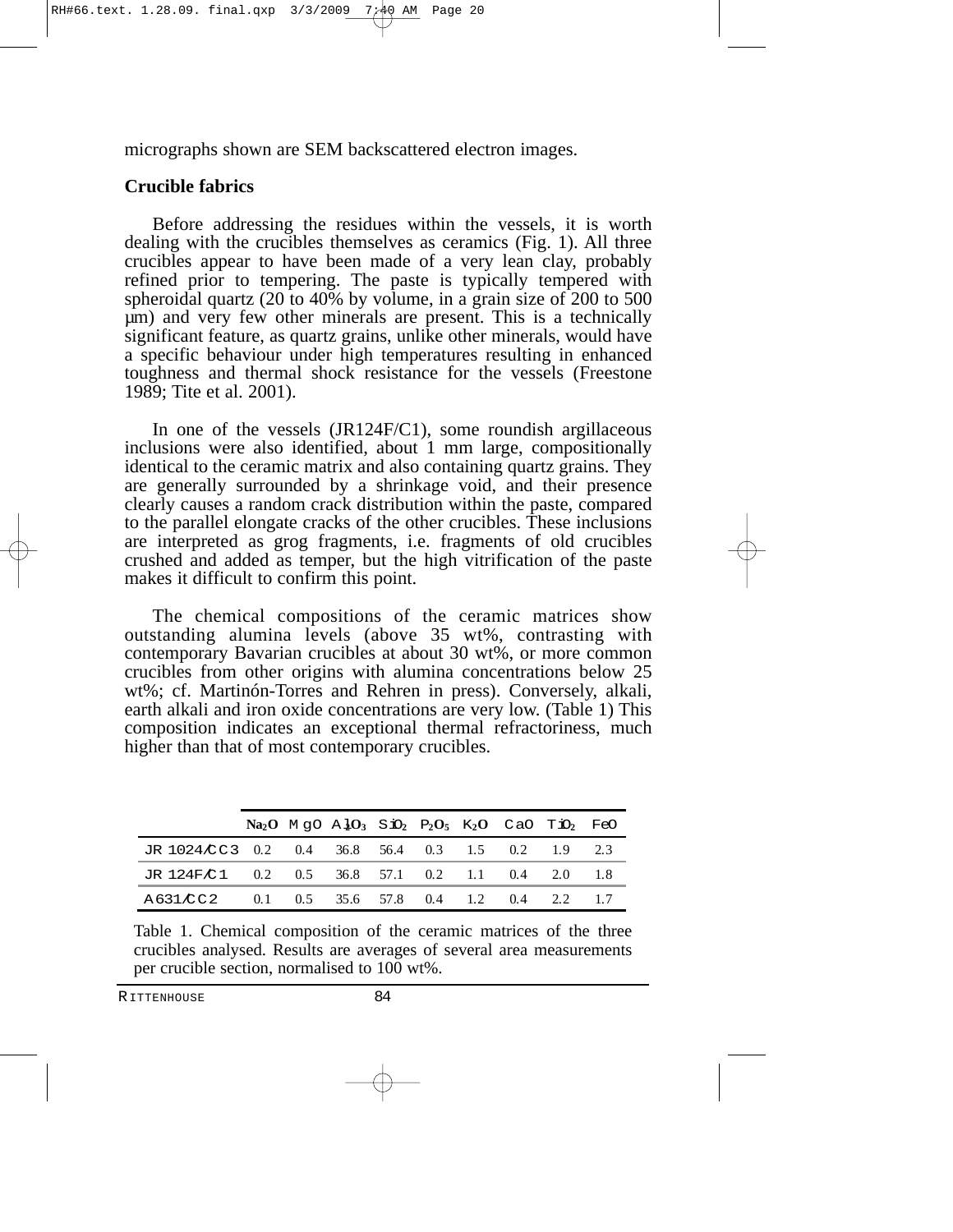

Figure 1. Example of a Hessian crucible recovered in Jamestown. The triangular mouth is typical of the period, as an easy technical solution creating three pouring spouts, but beaker-shaped Hessian vessels are also present in the assemblage. Photo by C. Hudgins

Altogether, these features allow us to track the origins of these crucibles to the German region of Hesse. Hessian crucibles were the most famous in the post medieval world (Cotter 1992; Stephan 1995). Recent research has identified Hessian vessels in a large number of sites (Martinón-Torres and Rehren in press), thus documenting the earliest international trade of scientific instruments (Martinón-Torres 2007). Based on comparative scientific analyses, it has been demonstrated that these crucibles possessed an outstanding technical quality, which justifies their historical reputation (Martinón-Torres et al. 2006). The stamp found in a crucible base in Jamestown had already indicated a German provenance (Kelso and Straube 2004: 190), but these analyses show that the unstamped crucibles also originated from Hesse. This seems logical, considering the involvement of German metallurgists in Elizabethan metallurgy in general, and the American enterprise in particular (Hicks, this volume), but it does also illustrate the high hopes of the metallurgists that brought to Jamestown the best crucibles available. Were the operators as proficient as the vessels they used?

## **Crucible 1**

Sample JE 1024/CC3 is the rim sherd of a relatively large beakershaped crucible, with a diameter in excess of 100 mm, and a wall thickness of about 10 mm. The vessel shows signs of intense use, such as a high degree of vitrification of the matrix, extensive shattering of the quartz temper following thermal stress, and deep penetration of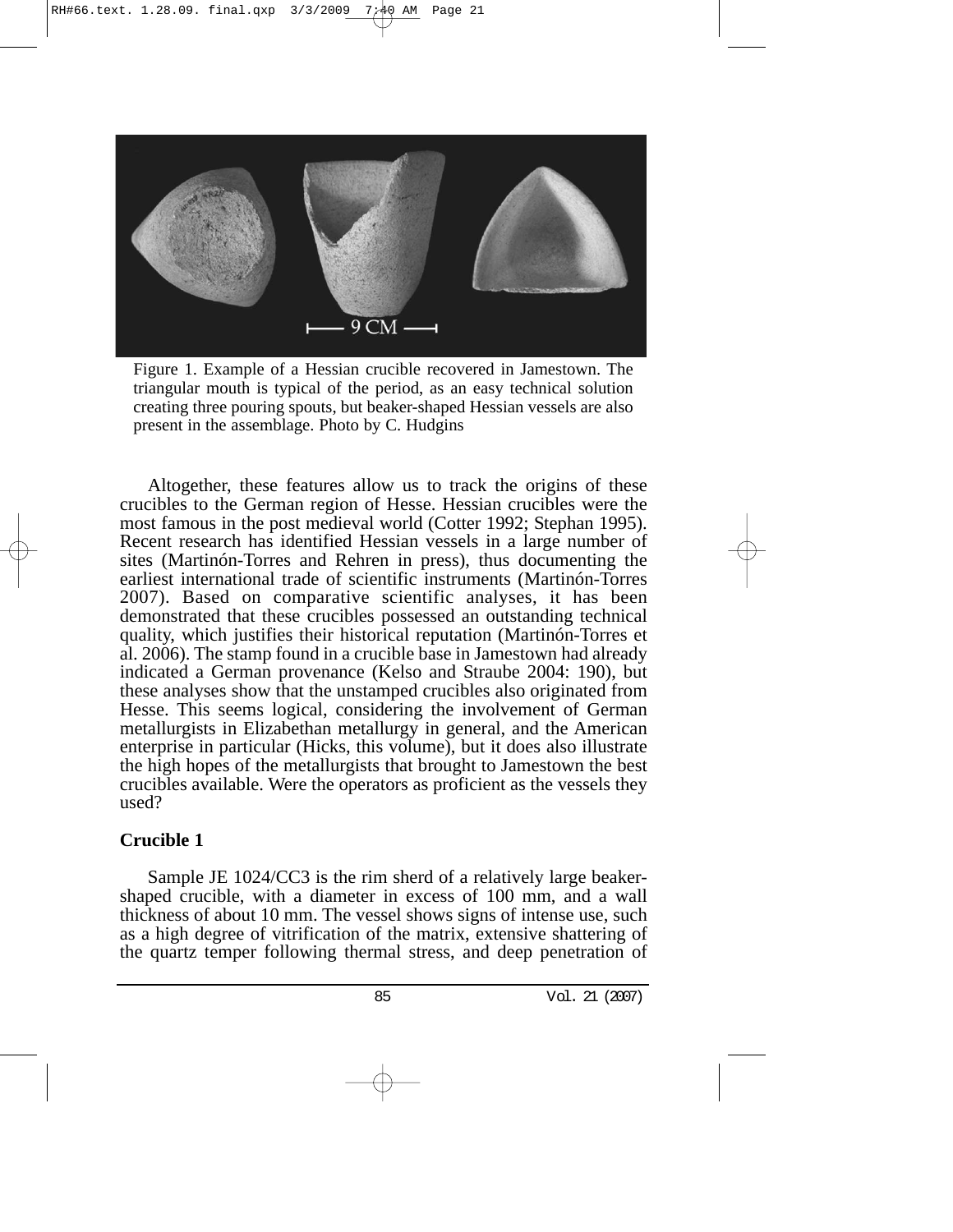

Figure 2. Cross section through the crucible JR 1024/CC3, showing the shattered quartz grains (dark grey) and the penetration of the slag (bright grey) through crucible cracks. Note the bright globules of copper metal, especially in the top right area of the slag.

slag into the fabric. It is this latter slag, also present as a thin film on the inside surface, that carries the most metallurgically relevant information. Most noticeable is its widespread contamination with copper, both as metallic prills and as dendritic copper oxide crystals (cuprite) precipitating from the melt (Figs. 2-3). Alloying metals such as tin, zinc and lead, however, are absent or only present in rather low concentrations. The slag composition itself is dominated by silica (>40 wt%), lime (>20 wt%), copper oxide (c. 15 wt%), alumina (c. 10 wt%) and minor amounts of iron oxide (c. 5 wt%) (Table 2). The alkali oxides are here present at less than  $1 \text{ wt\%}$ . Within this glassy slag, two discrete phases are identified: one being the before-mentioned cuprite, the other clusters or aggregates of an alkali oxide alumina silicate of the approximate formula (K,Na,Ca)AlSi2O6, probably structurally related to the mineral leucite, KAlSi2O6 (Figs. 2-3). The occurrence of this phase is a result of a relatively high alumina and alkali oxide content, although the glassy matrix analyses indicate that the overall composition was richer in alumina than alkali oxides (Table 2).

In terms of metallurgical activity, one can assume that the crucible was used for melting and casting of copper, probably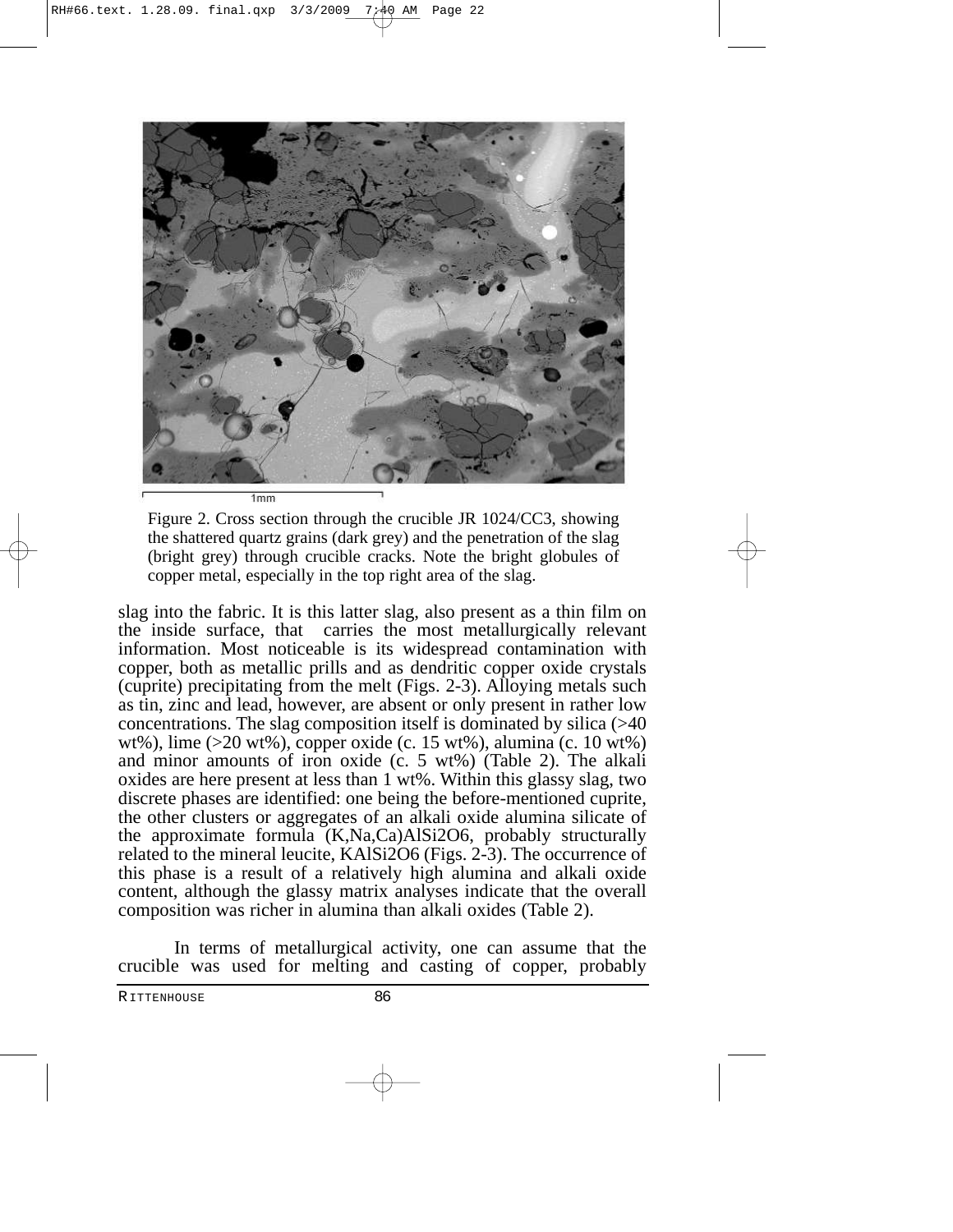

Figure 3. Detail of the slag on the surface of crucible JR 1024/CC3, showing dendrites of cuprite (brighy grey) and crystals of the leucite family (dark grey) in a copper- and calcium oxide-rich glassy matrix. SEM-EDS results for the areas marked are given in Table 2.

unalloyed or only weakly alloyed. This would have required a relatively high temperature, of around 1100 °C, which may have resulted in a high rate of fuel combustion. The residual charcoal ash would explain the elevated lime and alumina levels in the slag glass. It is not possible to ascertain at present whether the copper melted in this crucible would be part of the British scrap copper abundantly found in Jamestown. However, it appears reasonable that some of this copper could have been melted to meet ordinary needs at the settlement.

|                         |     |        |                       |                            |                          |                      |                                        |                            |                |                          | Na <sub>2</sub> O MgO Al <sub>2</sub> O <sub>3</sub> SiO <sub>2</sub> P <sub>2</sub> O <sub>5</sub> K <sub>2</sub> O CaO TiO <sub>2</sub> MnO FeO CuO ZnO As <sub>2</sub> O <sub>3</sub> PbO |                          |
|-------------------------|-----|--------|-----------------------|----------------------------|--------------------------|----------------------|----------------------------------------|----------------------------|----------------|--------------------------|----------------------------------------------------------------------------------------------------------------------------------------------------------------------------------------------|--------------------------|
| $1*$                    |     | 2.1    |                       |                            |                          |                      | 9.0 44.6 0.9 0.8 21.6 1.5 0.5 4.7 14.7 |                            |                | $\sim$ 100 $\pm$         |                                                                                                                                                                                              |                          |
| $\mathbf{2}$            |     | 2.2    | 9.2                   | 43.7 0.99                  | $0.8$ 21.8 1.0           |                      | $0.6$ 4.7 15.1                         |                            |                |                          |                                                                                                                                                                                              | $\overline{\phantom{a}}$ |
| $3*$                    |     | 13     | $6.6$ 27.7            |                            | $0.6$ $0.8$ $10.1$ $0.5$ |                      |                                        | $0.2 \quad 2.0 \quad 50.3$ |                | $\sim$                   |                                                                                                                                                                                              |                          |
| $\overline{\mathbf{4}}$ |     | 0.7    | 3.9                   | $17.9 \t0.2 \t0.7 \t5.9$ - |                          |                      | <b>Contractor</b>                      | 1.3                        | 69.0           | 0.4                      |                                                                                                                                                                                              |                          |
| $5*$                    | 6.0 | 0.2    | 21.8 54.0 3.8 3.5 1.8 |                            |                          | 0.3                  | <b>Contact Contact</b>                 |                            | $3.8\quad 2.6$ | $\overline{\phantom{a}}$ | 02                                                                                                                                                                                           | 2.1                      |
| 6                       | 6.6 | $\sim$ | 23.9                  | 57.8 2.5 3.5 0.3           |                          | $\sim 100$ m $^{-1}$ |                                        | $-1.5$ 1.6                 |                |                          |                                                                                                                                                                                              | 23                       |

Table 2. SEM-EDS analytical results for the slag penetrating crucible JR 1024/CC3. Analyses highlighted with an asterisk refer to phases marked in Figure 3, while the rest were performed on similar phases in other regions of the sample.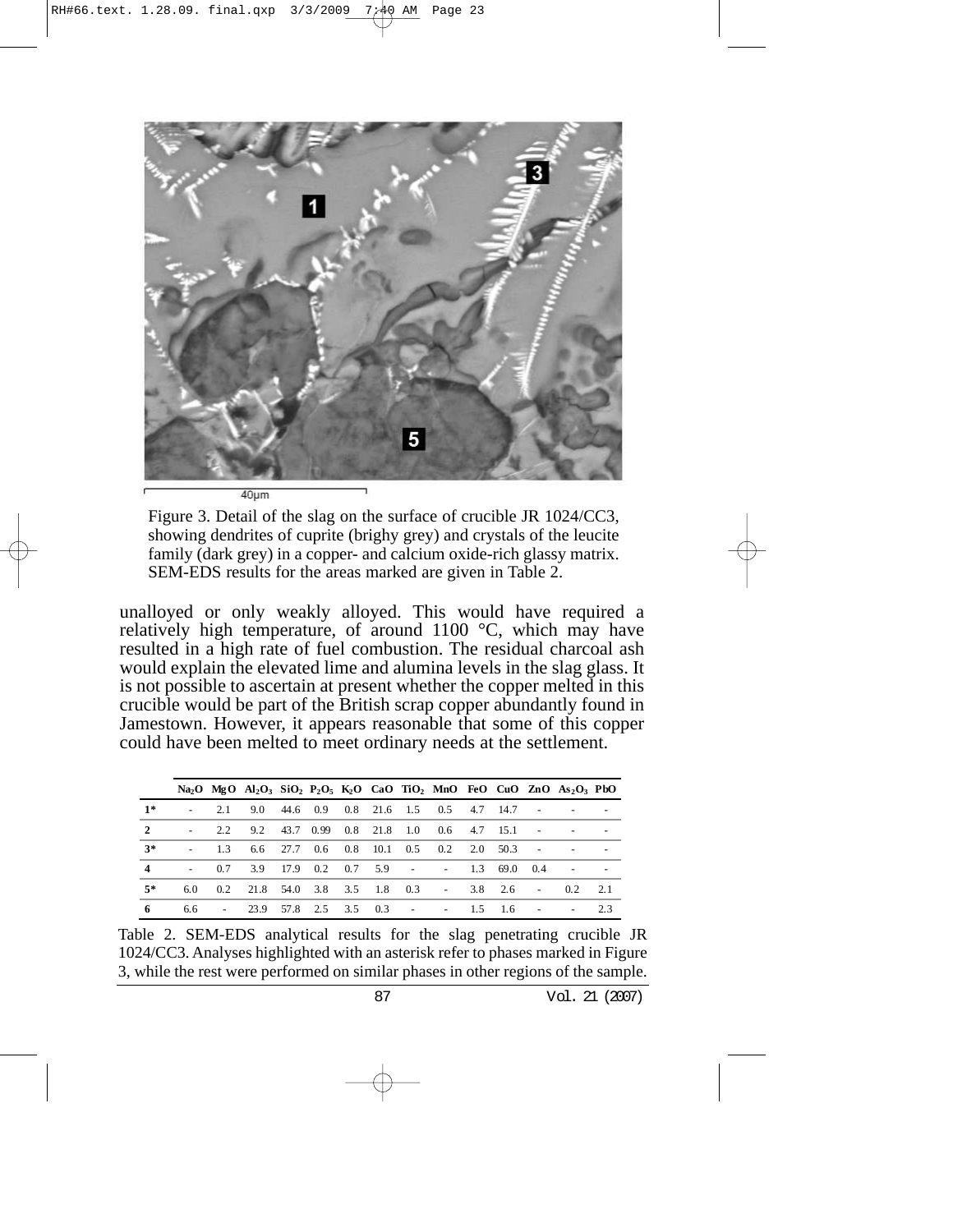#### **Crucible 2**

The residues in crucible JR 124F/C1 speak of a somewhat more complex story. This is a small body sherd, with a thickness of 7 mm. The section through this fragment exposed several of the green prills contained in this crucible. They are completely corroded, but the larest one preserves an as-cast dendritic alloy structure in the corrosion products. Area analyses of various parts of this prill reveal a predominance of tin oxide (50-75 wt%) and 10-30 wt% copper oxide; the balance being silica, lead oxide, iron oxide and phosphorous oxide. The immediate contact area between the prill and the ceramic consists of a layer of cuprite and copper chloride, probably re-deposited material from the prill proper. The present microstructure indicates a major loss of copper metal due to corrosion, while the tin content is less affected by this and thus appears relatively enriched. This is a widely known phenomenon and prevents any reliable identification of the original alloy composition from the analysis of corroded prills; the only possible statement is that the alloy originally must have been a tin bronze with a certain amount of lead in it.

In itself, this residue would suggest that the crucible was used for melting a leaded bronze. The melting and casting activity is also indicated by the loose metal prill JR 69E/224, also analysed by us (Fig. 4). This has a metallographic structure very similar to the corroded prills in the crucible, with an as-cast dendritic pattern of copper-rich alpha phase, interstitial tin-rich alpha-delta eutectic, and numerous isolated droplets of metallic lead and copper sulphide. Area analyses for this prill gave an average tin content of 18 wt%, with just under 2 wt% lead and the balance being copper. The area proportion of the eutectic in this sample is very similar to the equivalent material in the corroded prills from the crucible, suggesting that the overall composition of the alloy worked in the crucible could have been very similar to the composition of the larger prill. Like the copper in the crucible discussed above, bronze could have been needed for many implements in the settlement. It is worth noting, however, that a tin content of just under 20 wt% is relatively high for ordinary bronze; remarkable also is the large amount of sulphide inclusions present in this prill.

There is a further complication in the interpretation of this crucible, manifest in the continuous black film covering the inner surface (Fig. 5). This is characterised by high amounts of zinc and iron oxide, of around 20 wt% each, as well as a significant lime enrichment (Table 3). The contrast in composition between this slag layer and the bronze prills is remarkable, and may indicate the consecutive use of the same crucible for two different operations, resulting in two disconnected use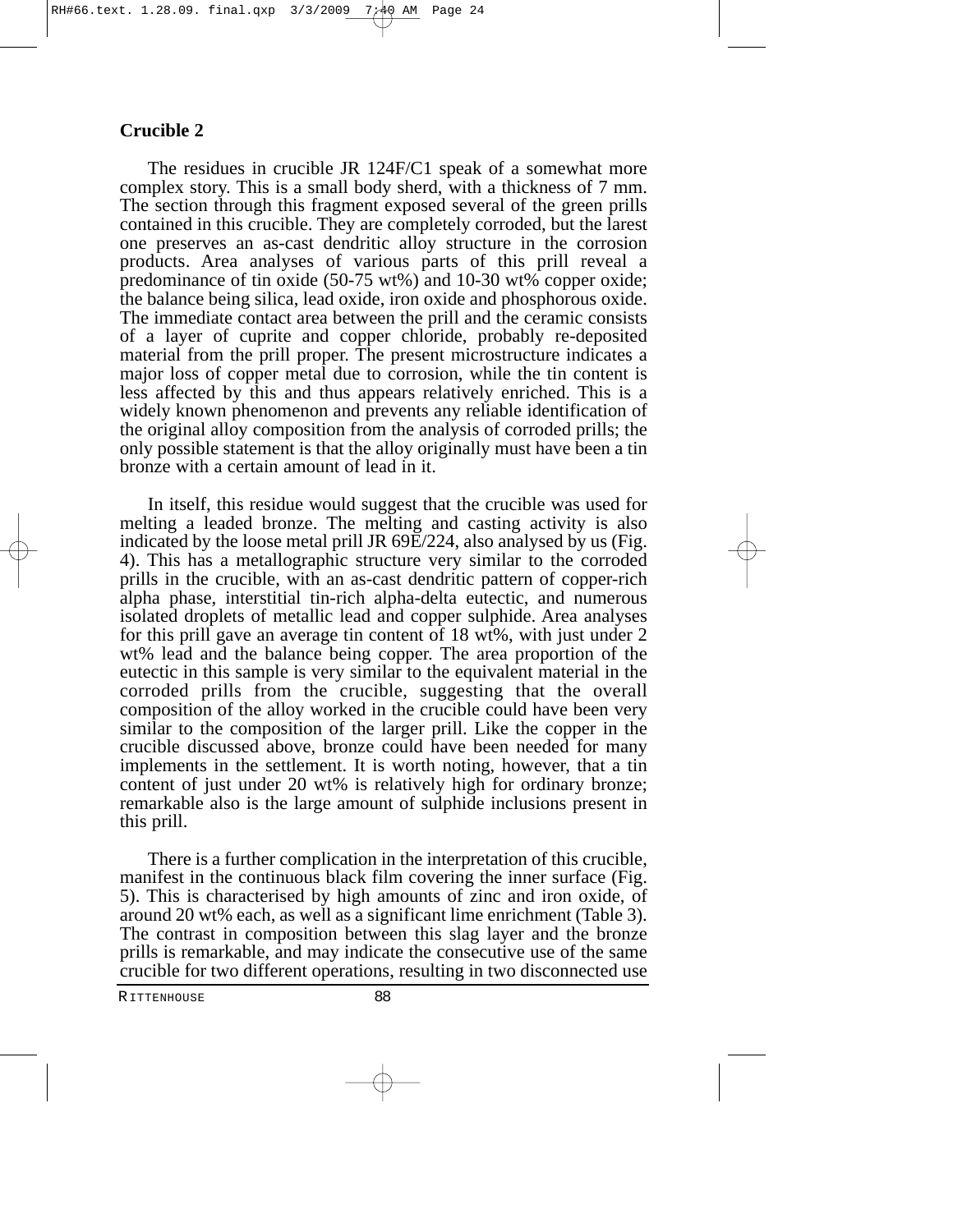

Figure 4. Microstructure of the loose bronze prill (JR 69E/224), showing a developed dendritic structure very similar to that of the relictic structures of the corroded prills within crucible JR 124F/C1 (not shown). The bright globules are metallic lead, the dark ones are copper sulphide.

traces: while the bronze prills most likely result from a simple casting operation, it is tempting to suggest that the zinc- and iron-rich material could possibly indicate a brass cementation attempt, involving lowquality zinc ore.

Before the distillation of zinc was introduced into Europe in the eighteenth century, the only way of making brass, both in Europe and the colonies, was the method known as cementation. In this process, copper metal and zinc minerals are heated together with charcoal in a crucible, so that zinc forms as a vapour and is absorbed by the copper metal, thus creating the alloy. The slag forming within these crucibles is usually rich in zinc oxide, together with iron oxide (typical impurity of zinc ores), and lime from the charcoal ash (Martinón-Torres and Rehren 2002). For a metallurgist in Jamestown, the only way to test the quality of a potential zinc ore would be to carry out cementation experiments and assess the resulting brass, given the impossibility to smelt zinc alone. This, together with the documented interest of the Virginia Company in locating American zinc for making brass in Europe, reinforces the possibility that the metallurgists at Jamestown had been performing cementation tests using the copper metal brought from England (Hudgins 2005, and this volume). Thus the present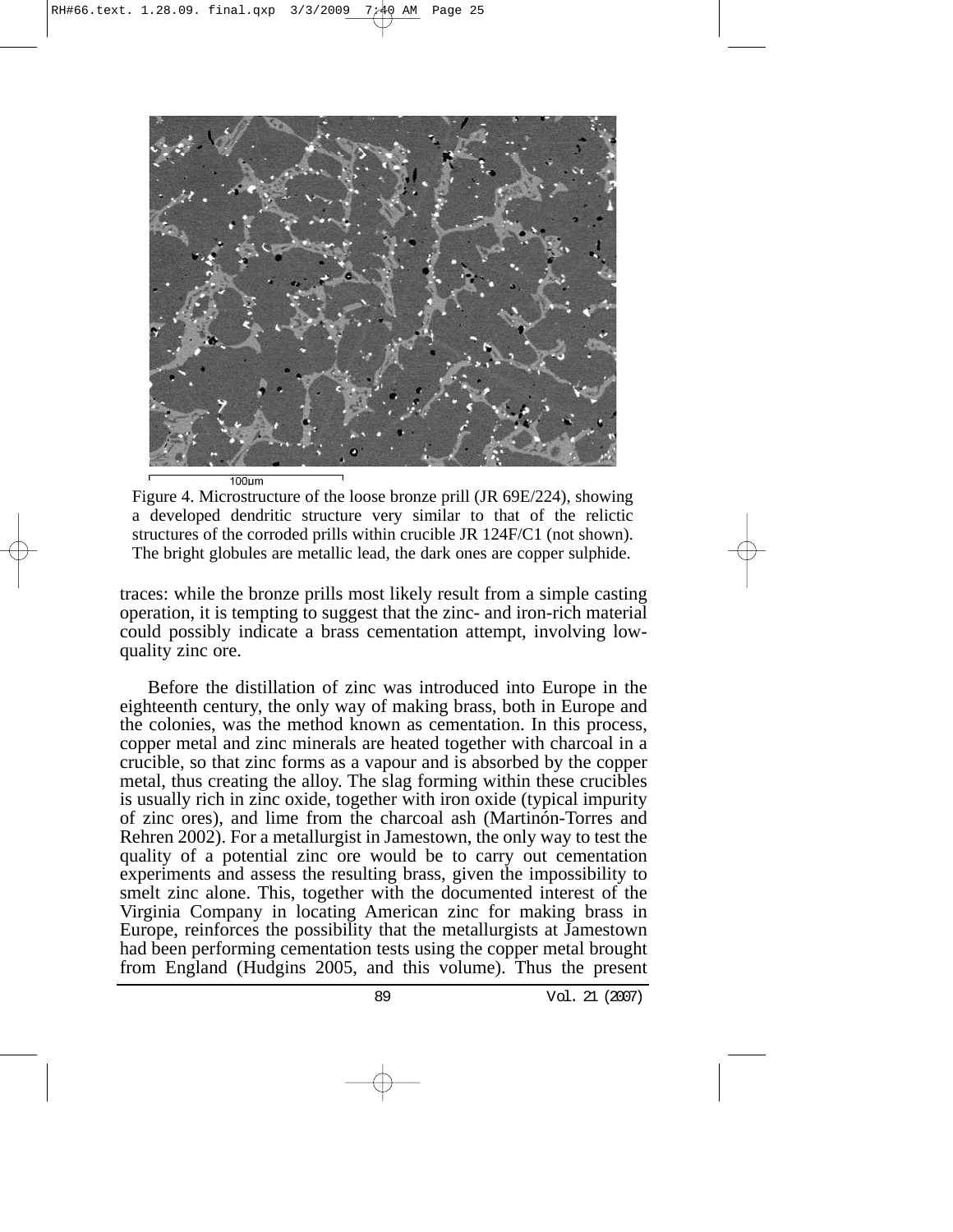

 $100 \mu m$ 

Figure 5. Detail of the zinc- and iron-oxide enrichment on the inner surface of the crucible (mid grey layer), where some corroded metal prills (bright) are sitting. SEM-EDS analytical results for the areas marked are given in Table 3.

crucible could constitute the first direct evidence of such practice, and the low quality of the zinc ore (and correspondingly high iron oxide levels), would be consistent with the fact that no good zinc ores are known to occur in this region.

More crucible analyses, however, will be needed in the hope of more incontestable evidence. The very limited zinc oxide contamination of the crucible fabric beneath the inner surface (less than 0.1 wt% ZnO on average, with the most contaminated areas reaching only 0.7 wt%) is unusual for brass cementation vessels, even accounting for the chemical refractoriness of the Hessian crucibles, and assuming a poor ore quality. The only possible explanation for this would be that the cementation was carried out with the crucible unlidded, so that zinc oxide escaped with fumes rather than reacting with the ceramic fabric. Yet from a technical viewpoint this would constitute bad practice, as it would also make it more difficult for the copper to absorb zinc (Rehren and Martinón-Torres in press). Finally, also peculiar is the fact that the same vessel would have been used for two such different operations (bronze casting and brass making),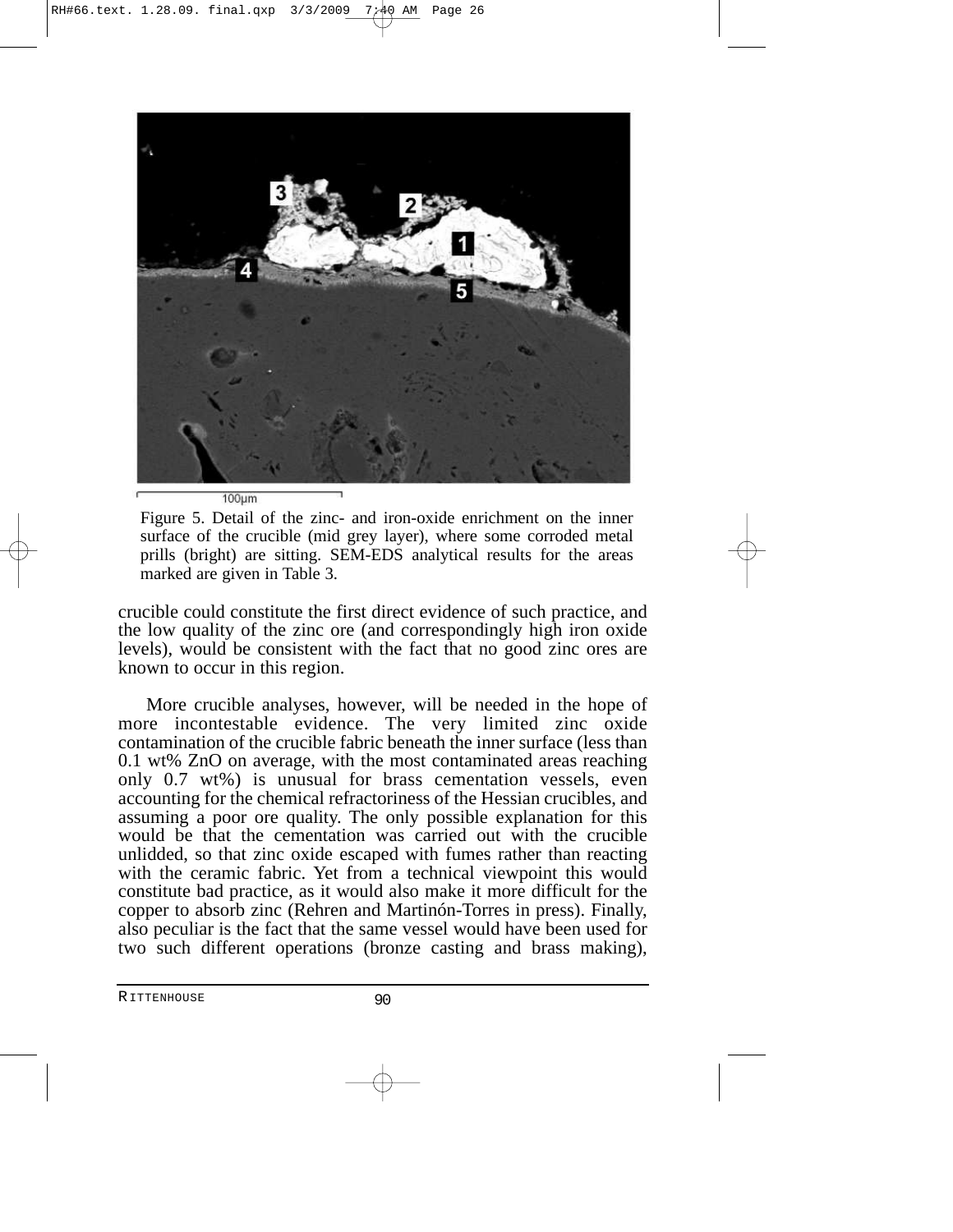|                |       | $MgO$ $Al_2O_3$ $SiO_2$ $P_2O_5$ $K_2O$ $CaO$ $TiO_2$ $FeO$ $CuO$ $ZnO$ $SnO_2$ $PbO$ |  |  |                                       |  |  |  |
|----------------|-------|---------------------------------------------------------------------------------------|--|--|---------------------------------------|--|--|--|
|                |       | $-1.2$ 2.4 5.6 $-1.9$ $-1.0$ 16.5 2.5 62.3 6.7                                        |  |  |                                       |  |  |  |
|                |       | 2  0.9  2.2  5.8  1.2  - 1.1  0.3  58.7  2.5  23.7  3.5                               |  |  |                                       |  |  |  |
|                |       | 3 1.5 1.3 5.7 1.2 - 2.9 0.5 61.8 3.1 18.3 3.7                                         |  |  |                                       |  |  |  |
| $\overline{4}$ |       | 0.8 23.2 30.1 1.3 0.5 7.3 1.3 16.9 - 18.6 -                                           |  |  |                                       |  |  |  |
|                | 5 0.9 |                                                                                       |  |  | 25.0 26.5 0.8 0.2 4.5 1.3 19.2 - 21.6 |  |  |  |

Table 3. SEM-EDS analytical results for the section of the inner surface of the crucible JR 124F/C1. The numbers 1-5 correspond to the areas marked in Figure 5.

especially when so many crucibles were available at the site; but this may be explained by the need to save them when the settlers still expected to conduct plenty of ore analyses.

## **Crucible 3**

The third vessel is considerably different to the ones characterised before, both in its appearance and the adhering residues. Unlike the others, A631/CC2 is a very small crucible, with a base diameter of only 15 mm and a wall thickness of 5 mm. Although incomplete, its height is unlikely to have much exceeded the preserved 30 mm. The inner surface of this crucible is covered by a thin dark brown to black film, with a larger lump of glassy shiny slag preserved near the upper end (Figs. 6-7). Analysis of this material gave silica and iron oxide as main components, totalling 80 to 90 wt%, with soda and potash between 3 and 10 wt% each, and under 2 wt% alumina. Phosphorous oxide, chlorine and lime are each at or below 1 wt% (Table 4). The conspicuous absence of copper from this list rules out any relationship to copper-based metallurgy, while the presence of nickel oxide in some of the more iron-rich phases is remarkable.

The glassy matrix has almost 1.5 times more silica than iron oxide (45 and 30-35 wt%, respectively), and 17 wt% combined alkali oxides; however, in this relatively homogenous matrix float well-defined clusters and aggregates rich in free iron oxide. These aggregates are predominantly composed of haematite, Fe2O3, as indicated by their crystal shape and the bright red internal reflections. Discrete particles can have up to 15 wt% nickel oxide; these are probably nickeliferous magnetite, Fe3O4 (Fig. 7, Table 4). The co-existence of magnetite and haematite indicates highly oxidising conditions.

There is no published precedent for this microstructure that would guide in its interpretation. A connection to iron metallurgy is unlikely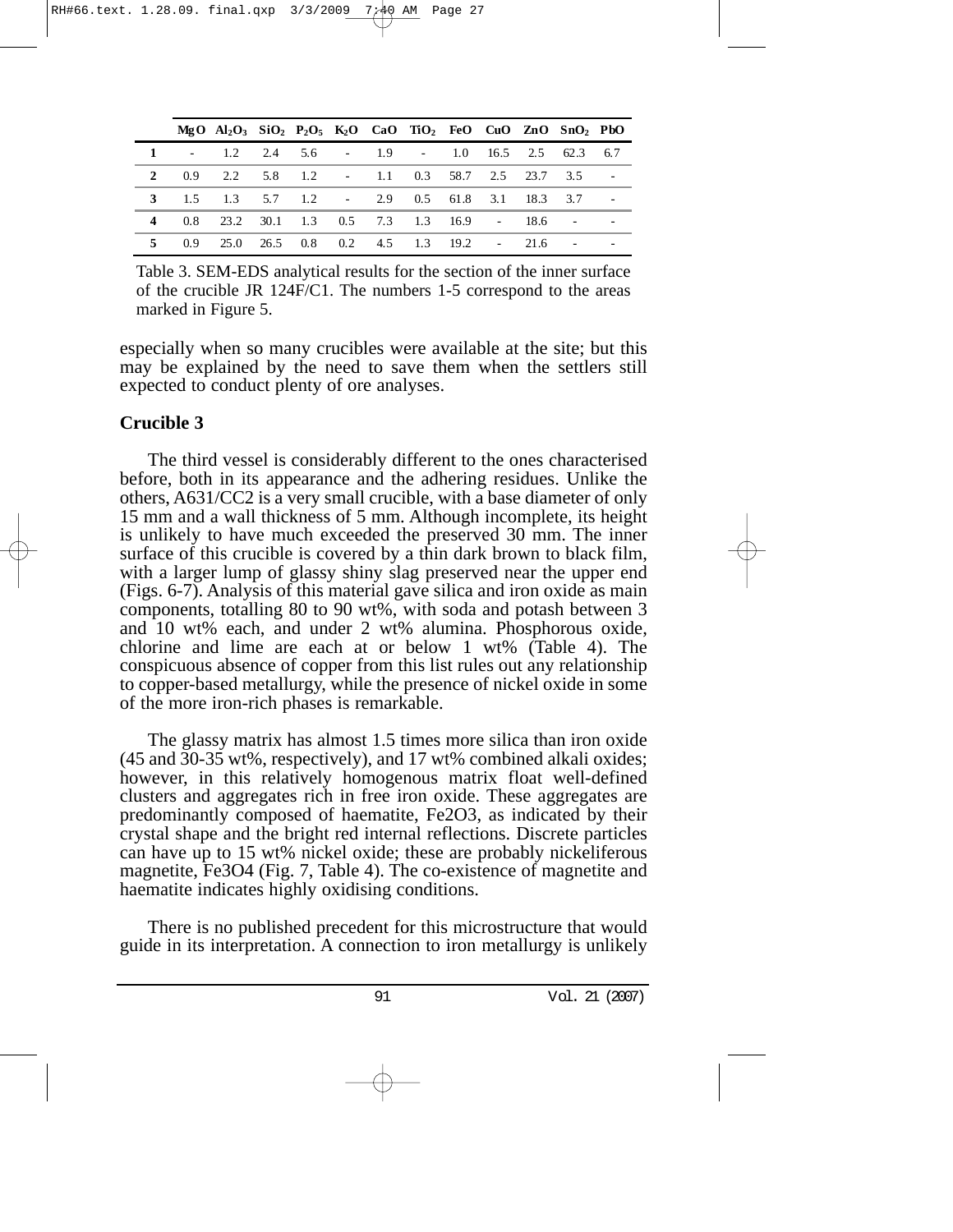

Figure 6. Section through the crucible A631/CC2, showing the quartztempered fabric (bottom) and slag remains adhering to the inner surface.

for a number of reasons: firstly, although the bulk chemical composition is somewhat similar to early modern iron slag, it is far too oxidised to constitute iron smelting slag; secondly, the use of a crucible is atypical for iron metallurgy in this cultural context, when crucible steel making was apparently restricted to Central and South Asia but unknown in Europe (Rehren and Papachristou 2003); and thirdly, the small size of the crucible is more indicative of a precious metal than a bulk material such as iron or steel. The processing of base metals, such as copper, tin or lead, is similarly unlikely: under the evident oxidising conditions these would have left clearly identifiable remains in the slag. A non-metallurgical use, for instance in glass or enamel making or working, is also unlikely, given the iron-rich composition. This leaves a connection to noble metals, i.e. silver and gold, as the most likely scenario, which is further corroborated by the small size of the vessel. The identification of distillation equipment in the assemblage, potentially used for mineral acids to be employed in the parting and refining of gold and silver, would also support this idea. Of the two noble metals, silver appears less likely here, as it is most often associated with copper and/or lead, either by nature or artificially alloyed, and none of these metals are present.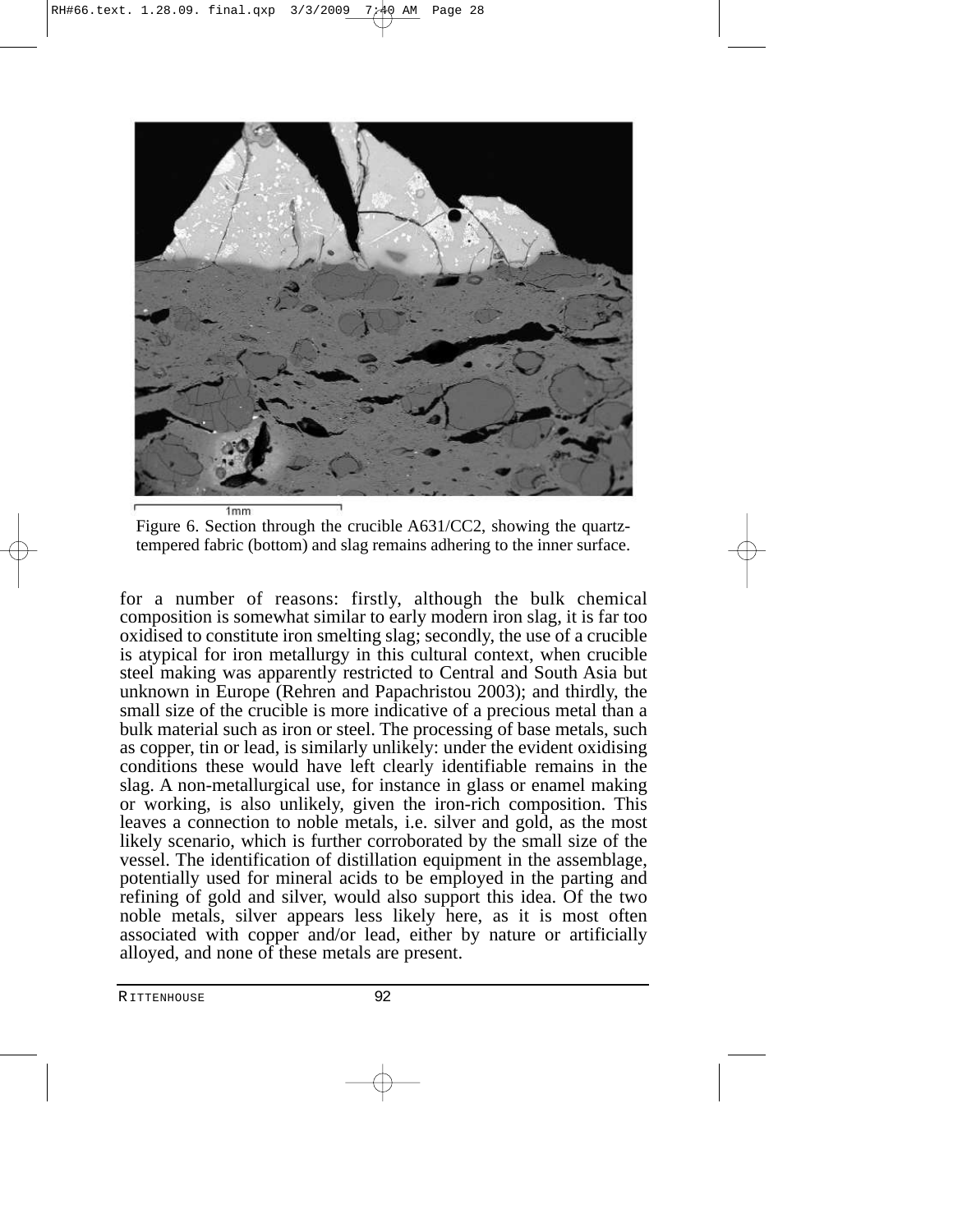

Figure 7. Detail of the interface between the slag and the crucible fabric A631/CC2, showing clusters of magnetite and haematite in a glassy matrix. SEM-EDS analytical results for the areas marked are given in Table 4.

|                |                          |                          | $Na2O$ MgO $Al2O3$ SiO <sub>2</sub> P <sub>2</sub> O <sub>5</sub> Cl K <sub>2</sub> O CaO TiO <sub>2</sub> MnO FeO |      |                          |                          |     |                          |                          |                          |      | NiO  |
|----------------|--------------------------|--------------------------|--------------------------------------------------------------------------------------------------------------------|------|--------------------------|--------------------------|-----|--------------------------|--------------------------|--------------------------|------|------|
| $1*$           | 9.8                      | $\sim$                   | 1.4                                                                                                                | 46.9 | 1.1                      | 1.0                      | 7.7 | 0.7                      | $\overline{\phantom{a}}$ | $\sim$                   | 31.5 |      |
| $\overline{2}$ | 10.7                     | 1.6                      |                                                                                                                    | 41.8 | 1.3                      | 1.0                      | 7.4 | 1.1                      | 0.3                      | $\overline{\phantom{a}}$ | 34.8 |      |
| 3              | 8.9                      | $\sim$                   | 1.5                                                                                                                | 40.7 | 1.1                      | 0.9                      | 6.3 | 0.5                      | $\overline{\phantom{a}}$ | $\overline{\phantom{a}}$ | 40.1 |      |
| $4*$           | 5.5                      | $\sim$                   | 1.5                                                                                                                | 23.6 | 0.6                      | 0.9                      | 3.7 | $\overline{\phantom{a}}$ | $\overline{\phantom{0}}$ | 0.5                      | 63.1 | 0.7  |
| 5              | 7.5                      | 1.0                      |                                                                                                                    | 27.9 | 0.7                      | 0.9                      | 4.6 | 0.7                      | $\overline{\phantom{a}}$ | $0.4^{\circ}$            | 56.4 |      |
| $6*$           | $\sim$                   | 0.9                      | $\overline{\phantom{a}}$                                                                                           |      |                          |                          |     |                          | $\overline{\phantom{a}}$ | 0.4                      | 83.2 | 15.6 |
| 7              | $\overline{\phantom{0}}$ | 0.4                      | $\overline{\phantom{a}}$                                                                                           | 0.5  | $\overline{\phantom{a}}$ | $\overline{\phantom{a}}$ | 0.3 | $\overline{\phantom{a}}$ | $\overline{\phantom{a}}$ | 0.6                      | 97.0 | 1.2  |
| 8              | 0.5                      | $\overline{\phantom{a}}$ |                                                                                                                    | 0.9  | $\overline{\phantom{a}}$ | $\overline{\phantom{a}}$ | 0.2 | $\overline{\phantom{a}}$ | 0.7                      | $\overline{\phantom{a}}$ | 97.8 |      |
| 9              |                          |                          |                                                                                                                    | 0.4  | $\overline{\phantom{a}}$ | $\overline{\phantom{a}}$ | 0.2 | $\overline{\phantom{a}}$ | $\overline{\phantom{0}}$ | 0.9                      | 98.5 |      |

Table 4. SEM-EDS analytical results for the crucible slag A631/CC2. Analyses highlighted with an asterisk refer to specific phases marked in Figure 7, while the rest were performed on similar phases in other regions of the slag.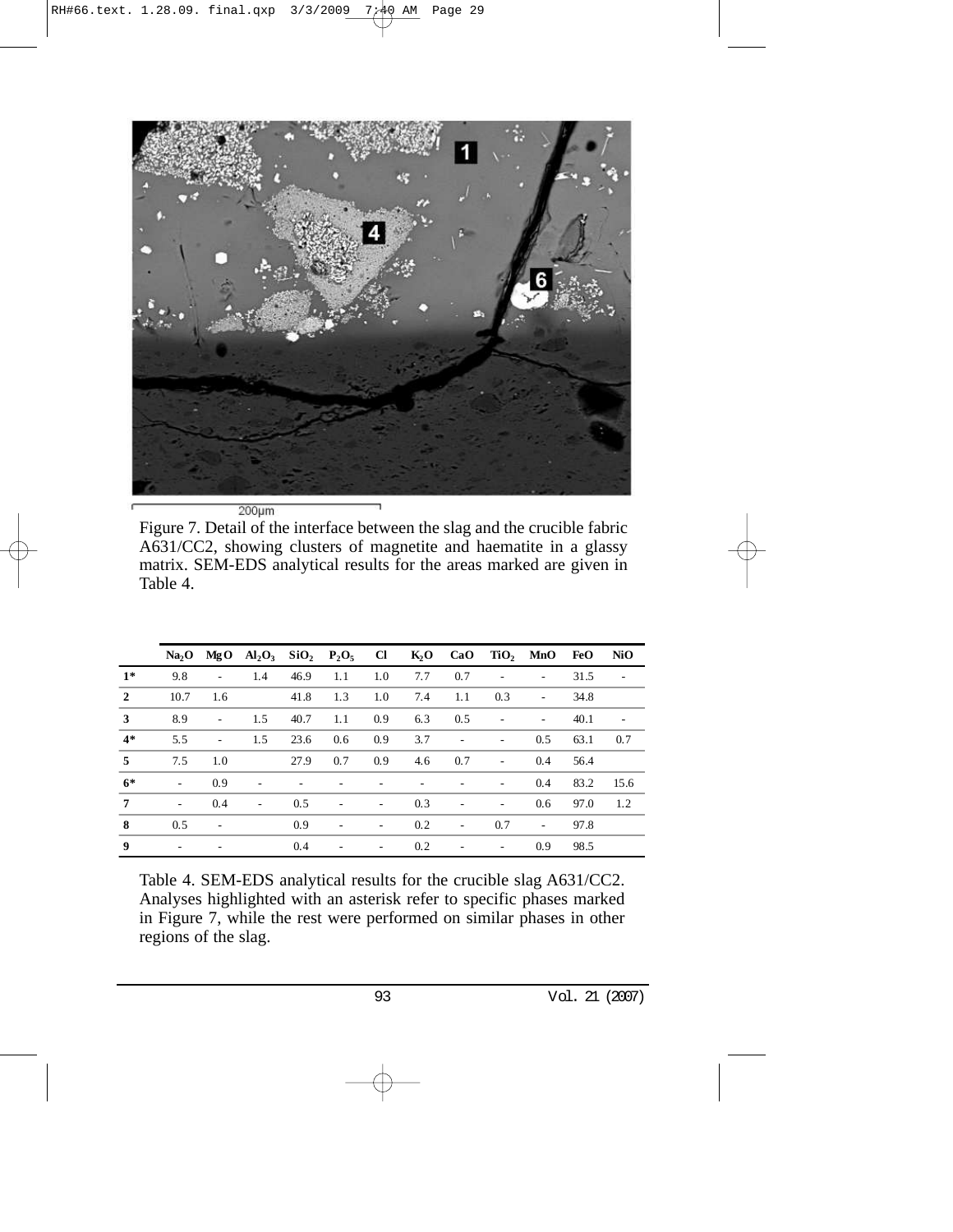How then could this slag relate to gold metallurgy? One possible scenario is the assay of an iron-rich mineral for gold, for instance "fool's gold" pyrite (FeS2) or pyrrhotine (FeS), which often is nickeliferous. This would have been fluxed with silica, either naturally present in the minerals or added artificially as sand, together with some organic or inorganic salt, under oxidising conditions. A combination of saltpetre (potassium nitrate), rocksalt (NaCl) and/or sodium nitrate, would have been a very effective oxidising agent removing any sulphur from the system as gaseous sulphur dioxide and oxidising the iron up to haematite. This would explain the alkali levels in the slag. Depending on the actual relative proportions of materials present in the charge and the processing parameters, iron sulphide would initially be oxidised to Fe2+, which would at high temperature react with the silica to form a fayalitic melt; with progressing oxidation, the Fe3+ would precipitate from this melt as magnetite or even haematite, giving rise to the euhedral crystals seen in the slag.

More importantly, the question remains open as to what should have happened to the presumed gold in this test. We have no indication for the former presence in the crucible charge of lead metal, the typical collector used in the assay of noble metals (Mongiatti et al. in press). We can only assume that the Jamestown assayer would have hoped to gain a noticeable gold-rich regulus straight out of this process, which would have led them to deem the use of a noble metal collector unneccessary. Alternatively, this would indicate a reluctance, or lack of relevant knowledge, to go through the full fire assay procedure including collecting the suspected noble metal in a lead bullion, followed by scorification and cupellation in order to retrieve the gold (Beaudoin and Auger 2004; Mongiatti et al. in press). Both possibilities are feasible under the specific circumstances of the early settlers in Jamestown, who would have been driven by the hopes for the mineral riches of the new continent, and who may not have included among their group an experienced assayer (but see one mentioned below). Again, only analyses of a larger sample may aid in resolving this question.

### **Discussion and conclusion**

The three crucible fragments investigated in this pilot study represent three apparently different metallurgical activities, and they raise a number of interesting questions that should be addressed through further analyses. JE 1024/CC3 and JR 124F/C1 were probably used to melt and cast copper and bronze, respectively; however, there is the possibility that the latter had also been used for a different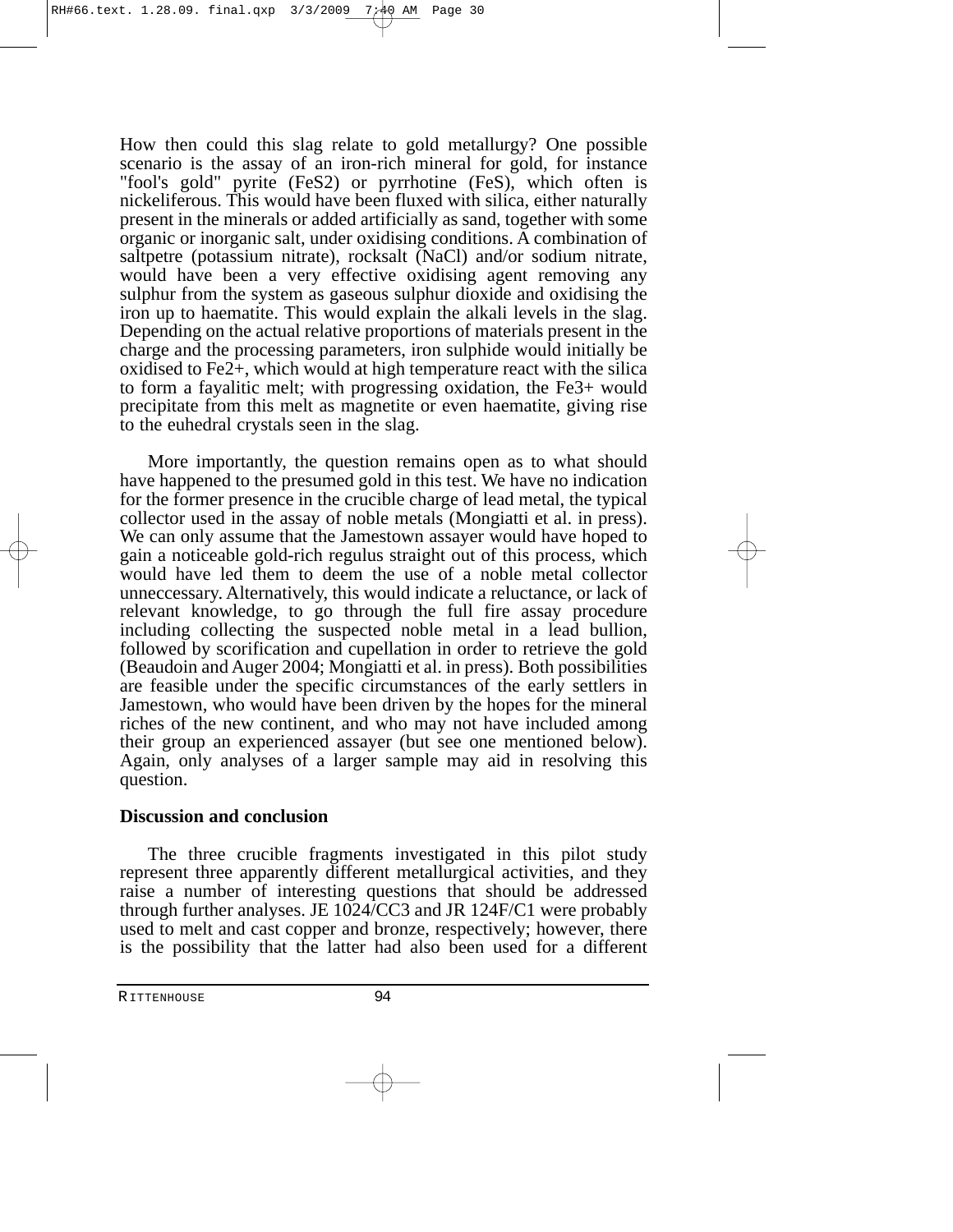activity, brass melting or even cementation. This would confirm the hypothesis that the Jamestown settlers were not only after noble metals, but also seeking zinc ores.

The third crucible, A631/CC2, is the most technically peculiar. Its slag composition is unique, and possibly indicates an attempt to assay iron-rich minerals, probably pyrite or nickeliferous pyrrhotine, for their gold content, using an alkali-rich oxidant and silica as a flux. While the apparent use of fluxes reveals some degree of technical competence, the residues do not appear to have a counterpart in any of the assaying recipes collected in contemporary treatises.

Assay remains are very rare in the archaeological record, and even more rarely published (Beaudoin and Auger 2004; Mongiatti et al. in press), but they contain potentially unparalleled insights into the early modern quest for the exploration, understanding and, ultimately, exploitation and domination of nature (Martinón-Torres and Rehren 2005). These residues illustrate the seeds of modern analytical chemistry, and of our present understanding of natural elements.

The Englishmen who founded Jamestown arrived with the highest of hopes, and the best possible equipment, ready to seek out, test and exploit rich and abundant ores. It would seem unfair to accuse them of laziness and idleness (cf. Morgan 1975), as it seems probable that they did their best. Naivety and hope, however, were probably much more abundant than the ambitioned mineral wealth.

Historical records recount that a metallurgist named Beale, "an excellent trier of minerals", identified in Jamestown an exceptionally rich gold ore. When a sample was sent to London assayers for further analyses, "all turned to vapore" (ed. Barbour 1969: I, 111). In view of the somewhat unconventional metallurgical experiments documented in this study, and considering the frustrating scarcity of rich ores in Jamestown, this anecdote appears as no surprise. Back in England, this event must have recalled a previous scandal, a few decades earlier, when tonnes of worthless rock where shipped from Canada to London, based on erroneous assays by explorers who claimed the discovery of rich gold mines (Hogarth 1999; Symons 1999; Beaudoin and Auger 2004). It seems likely that these anecdotes inform about early scientific enterprises and technical competence as much as about human ambition and faith.

#### **Acknowledgements**

We are very grateful to Carter Hudgins and Bill Kelso, of the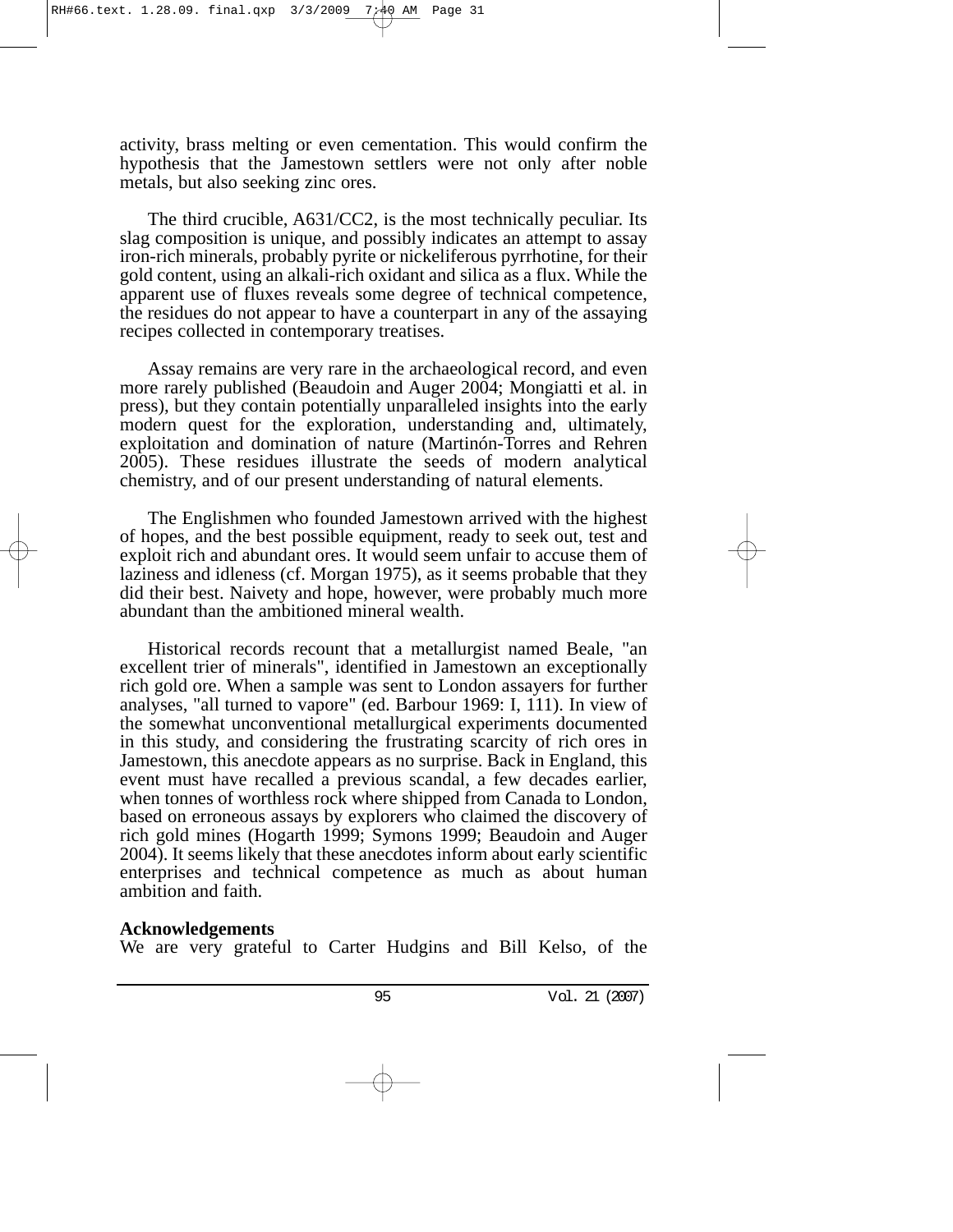Jamestown Rediscovery Project, for facilitating our access to the archaeological materials, together with relevant information. We are also indebted to Kevin Reeves, at the UCL Wolfson Archaeological Science Laboratories, for his precious technical assistance.

#### **References**

Barbour, Ph. L., (ed.) 1969. *The Jamestown Voyages under the First Charter, 1606-1609*. New York: Cambridge University Press.

Beaudoin, G. and Auger, R., 2004. Implications of the mineralogy and chemical composition of lead beads from Frobisher's assay site, Kodlunarn Island, Canada: prelude to Bre-X?, *Canadian Journal of Earth Sciences*, 41, 669-681.

Cotter, J. P., 1992. 'The mystery of the Hessian wares': post-medieval triangular crucibles, in D. Gaimster and M. Redknap (eds), Everyday and Exotic Pottery from Europe c. 650-1900. Studies in honour of John G. Hurst, 256-272. Oxford: Oxbow.

Freestone, I. C., 1989. Refractory materials and their procurement, in A. Hauptmann, E. Pernicka, and G. A. Wagner (eds), Old World Archaeometallurgy. Proceedings of the International Symposium, Heidelberg 1987, 155-162. (Der Anschnitt Beiheft 7). Bochum: Deutsches Bergbau-Museum.

Hogarth, D. H. 1999. 'Martin Frobisher's largest 'gold' mine in Baffin Island, Historical Metallurgy, 33(2), 85-92.

Hudgins, C. C., 2005. Articles of exchange or ingredients of New World metallurgy? An examination of the industrial origins and metallurgical functions of scrap copper at early Jamestown (c.1607-1617), Early American Studies, 3, 32-64.

Kelso, W. M. and Straube, B., 2004. Jamestown Rediscovery 1994-2004. Virginia: APVA.

Martinón-Torres, M., 2007. The tools of the chymist: archaeological and scientific analyses of early modern crucibles, in L. M. Principe (ed), Chymists and Chymistry. Studies in the History of Alchemy and Early Modern Chemistry, 149-163. Sagamore Beach: Chemical Heritage Foundation and Science History Publications.

Martinón-Torres, M. and Rehren, Th., 2002. Agricola and Zwickau: theory and practice of Renaissance brass production in SE Germany, Historical Metallurgy, 36, 95-111.

Martinón-Torres, M. and Rehren, Th., 2005. Alchemy, chemistry and metallurgy in Renaissance Europe. A wider context for fire assay remains, Historical Metallurgy, 39, 14-31.

Martinón-Torres, M. and Rehren, Th., in press. Post-medieval crucible production and distribution: a study of materials and materialities, Archaeometry.

Martinón-Torres, M., Rehren, Th., and Freestone, I. C., 2006. Mullite and the mystery of the Hessian wares, Nature, 444, 437-438.

Mongiatti, A., Martinón-Torres, M., and Rehren, Th., in press. Testing ores for gold and silver in Renaissance Austria: New techniques, new discoveries, in